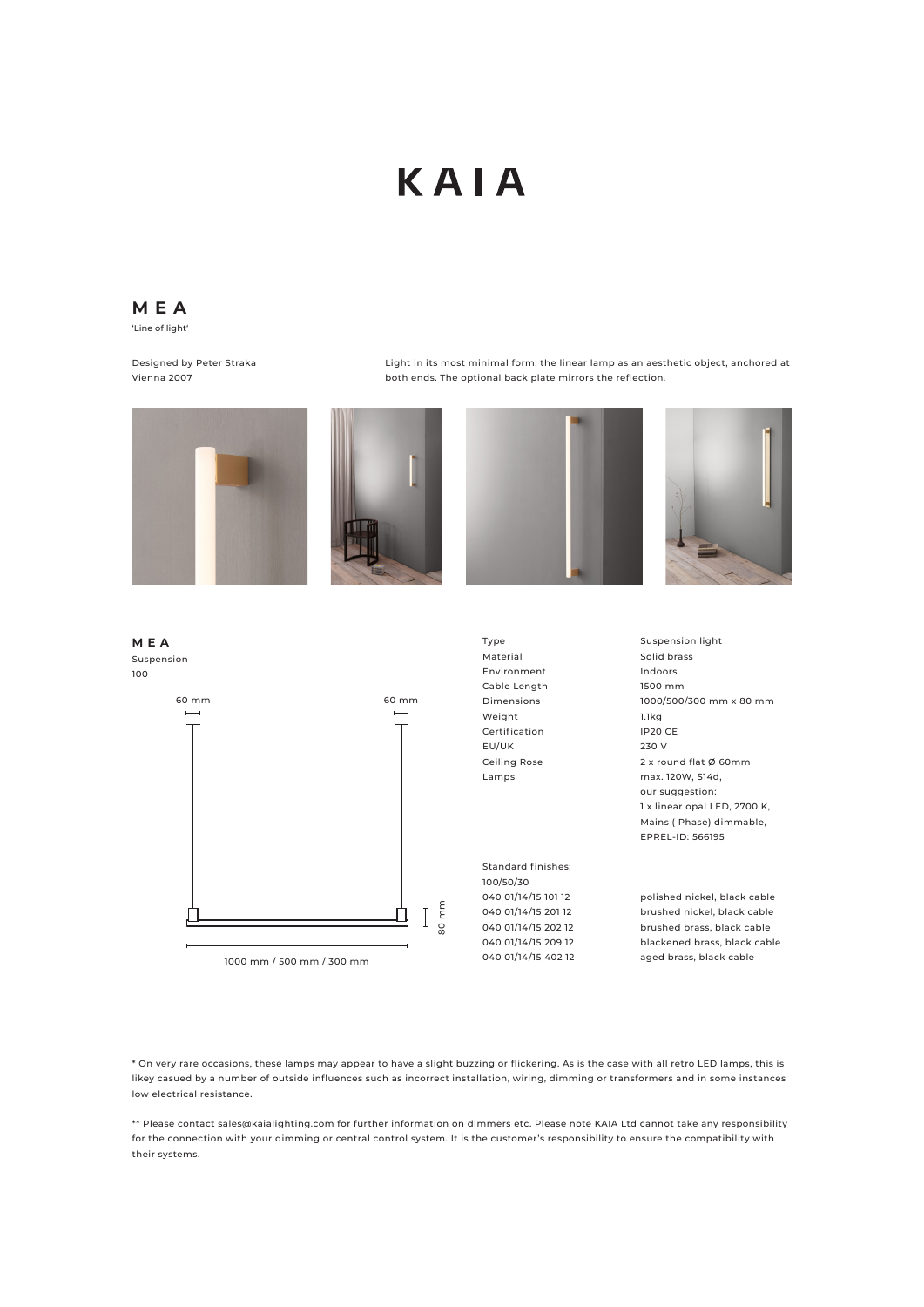**MEA** Wall / Ceiling 100



Type Material Environment Dimensions Weight Certification Bathroom EU/UK Lamps

Standard finishes: 040 02 101 040 02 201 040 02 202 040 02 209 040 02 402

Type Material Environment Dimensions Weight Certification Bathroom EU/UK Lamps

Standard finishes: 040 03 101 040 03 201 040 03 202 040 03 209 040 03 402

Type Material Environment Dimensions Weight Certification Bathroom EU/UK Lamps

Standard finishes: 040 04 101 040 04 201 040 04 202 040 04 209 040 04 402

Wall/ceiling light Solid brass Indoors 1000 x 20 x 80 mm 0.6 kg IP20 CE Zone 3 230 V max. 120W, S14d, our suggestion: 1 x linear opal LED, 2700 K, Mains ( Phase) dimmable, EPREL-ID: 566195

polished nickel brushed nickel brushed brass blackened brass aged brass

Wall/ceiling light Solid brass Indoors 500 x 20 x 80 mm 0.6 kg IP20 CE Zone 3 230 V max. 60 W, S14d, our suggestion: 1x linear opal LED, 2700 K, Mains (Phase) dimmable, EPREL-ID: 566200

polished nickel brushed nickel brushed brass blackened brass aged brass

Wall/ceiling light Solid brass Indoors 300 x 20 x 80 mm 0.6 kg IP20 CE Zone 3 230 V max. 35 W, S14d, our suggestion: 1x linear opal LED, 2700 K, Mains (Phase) dimmable, EPREL ID 566198

polished nickel .<br>brushed nickel brushed brass blackened brass aged brass

## **MEA** Wall / Ceiling 50



**MEA** Wall / Ceiling 30



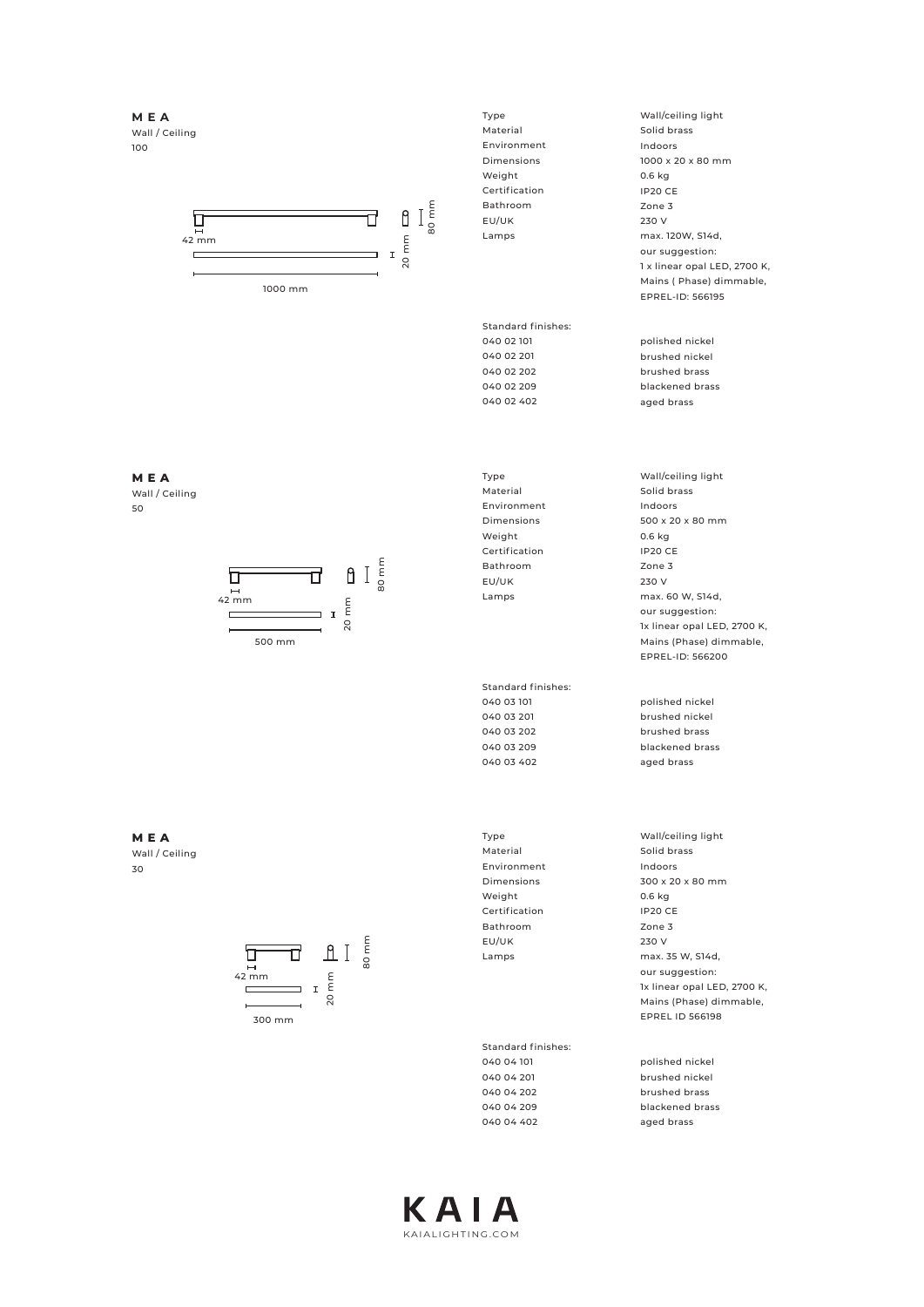**MEA** Ceiling / Wall Plate 100



Type Material Environment Dimensions Weight Certification Bathroom EU/UK Lamps

Standard finishes: 040 05 201 040 02 202

Type Material Environment Dimensions Weight Certification Bathroom EU/UK Lamps

Standard finishes: 040 06 201 040 06 202

brushed brass Wall/ceiling light Solid brass Indoors 545 x 75 x 80 mm 1.1 kg IP20 CE Zone 3 230 V

Wall/ceiling light Solid brass Indoors

1045 x 75 x 80 mm

max. 120W, S14d, our suggestion: 1 x linear opal LED, 2700 K, Mains ( Phase) dimmable, EPREL-ID: 566195

brushed nickel

1.6 kg IP20 CE Zone 3 230 V

max. 60 W, S14d, our suggestion: 1x linear opal LED, 2700 K, Mains (Phase) dimmable, EPREL-ID: 566200

brushed nickel brushed brass

**MEA** Ceiling / Wall Plate 30



Type Material Environment Dimensions Weight Certification Bathroom EU/UK Lamps

Standard finishes: 040 07 201 040 07 202

Wall/ceiling light Solid brass Indoors 345 x 75 x 80 mm 0.6 kg IP20 CE Zone 3 230 V max. 35 W, S14d, our suggestion: 1x linear opal LED, 2700 K, Mains (Phase) dimmable, EPREL ID 566198

brushed nickel brushed brass

**MAINLY SUITABLE FOR INSTALLATION ONTO PLASTER WALLS AND JOINERY. FOR FURTHER INFORMA - TION PLEASE SEE MEA PLATE MOUNTING INSTRUCTIONS AND CONTACT SALES@KAIA.AT.**



50

Ceiling / Wall Plate

**MEA**